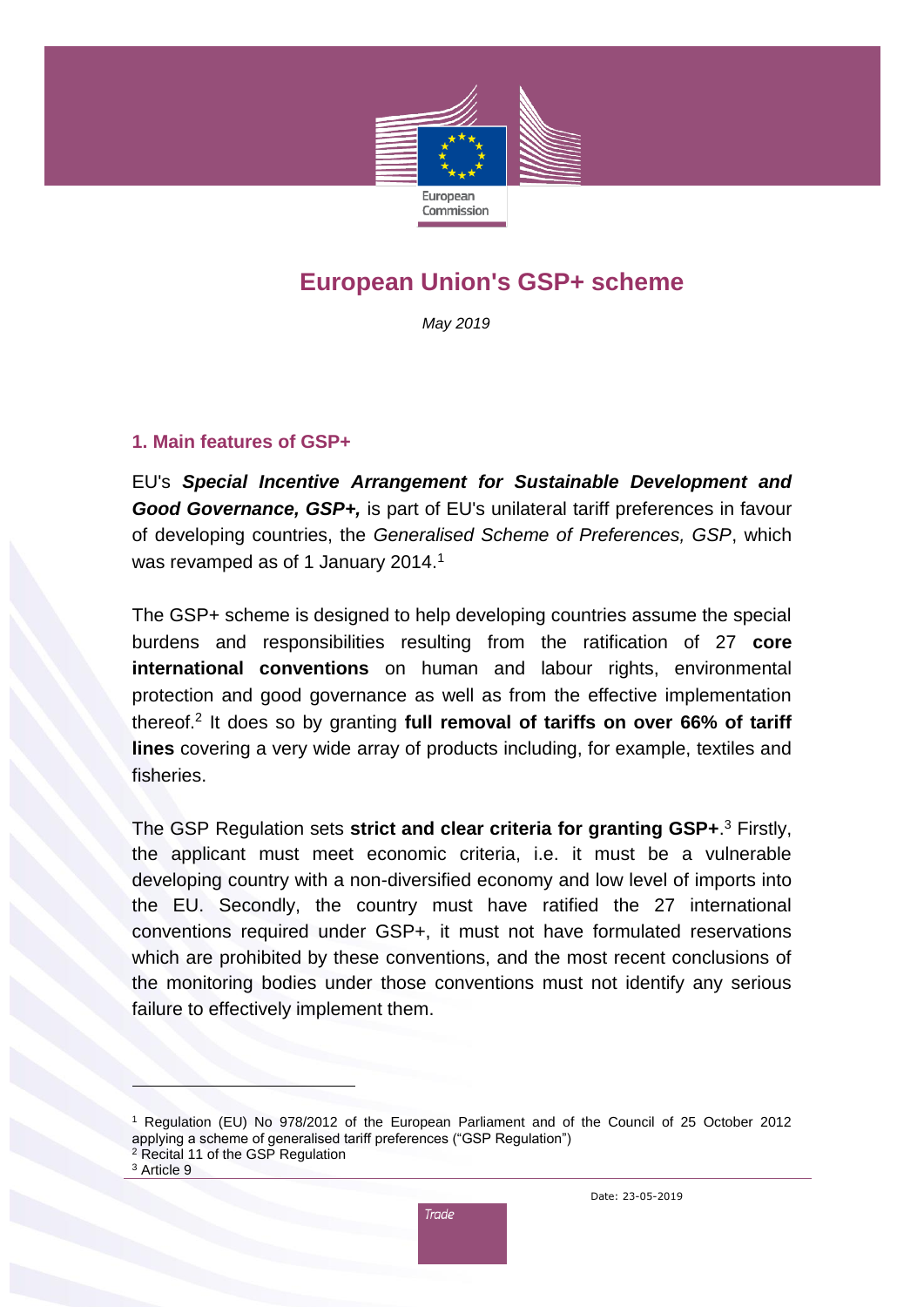There are **currently 8 GSP+ beneficiaries**: Armenia, Bolivia, Cape Verde, Kyrgyzstan, Mongolia, Pakistan, the Philippines, and Sri Lanka. More countries can apply to become beneficiaries in the future, if they meet the abovementioned criteria.

### **2. GSP+ monitoring**

The new GSP Regulation provides for **continuous monitoring** of the GSP+ beneficiaries' obligations.<sup>4</sup> Once a country is granted GSP+, the Commission and the European External Action Service (EEAS) must, therefore, monitor that it abides by its commitments, namely to:

- maintain ratification of the international conventions covered by GSP+;
- ensure their effective implementation;
- comply with reporting requirements;
- accept regular monitoring in accordance with the conventions; and
- cooperate with the Commission and provide all necessary information.

In order to meet its monitoring responsibility, the Commission prepares **a List of Issues** ("**scorecard**") for each GSP+ beneficiary, which serves to measure the GSP+ countries' compliance with the abovementioned commitments. Beneficiaries receive their individual scorecard upon GSP+ entry or immediately thereafter.

The scorecard is a clearly structured document highlighting salient shortcomings which should be addressed by the beneficiary in order to effectively implement the conventions. The **basic elements of the list of issues are the shortcomings identified by the monitoring bodies of the relevant core international conventions** and which are set out by the Commission in its assessment of the GSP+ entry applications.

The entry assessment thus constitutes a first 'snapshot' of a beneficiary's situation; scorecards then build on this analysis with a view to further identifying the issues that beneficiaries will be expected to address. Naturally, all lists of

1

<sup>4</sup> Article 13

<sup>23/05/2019</sup> Page 2 of 4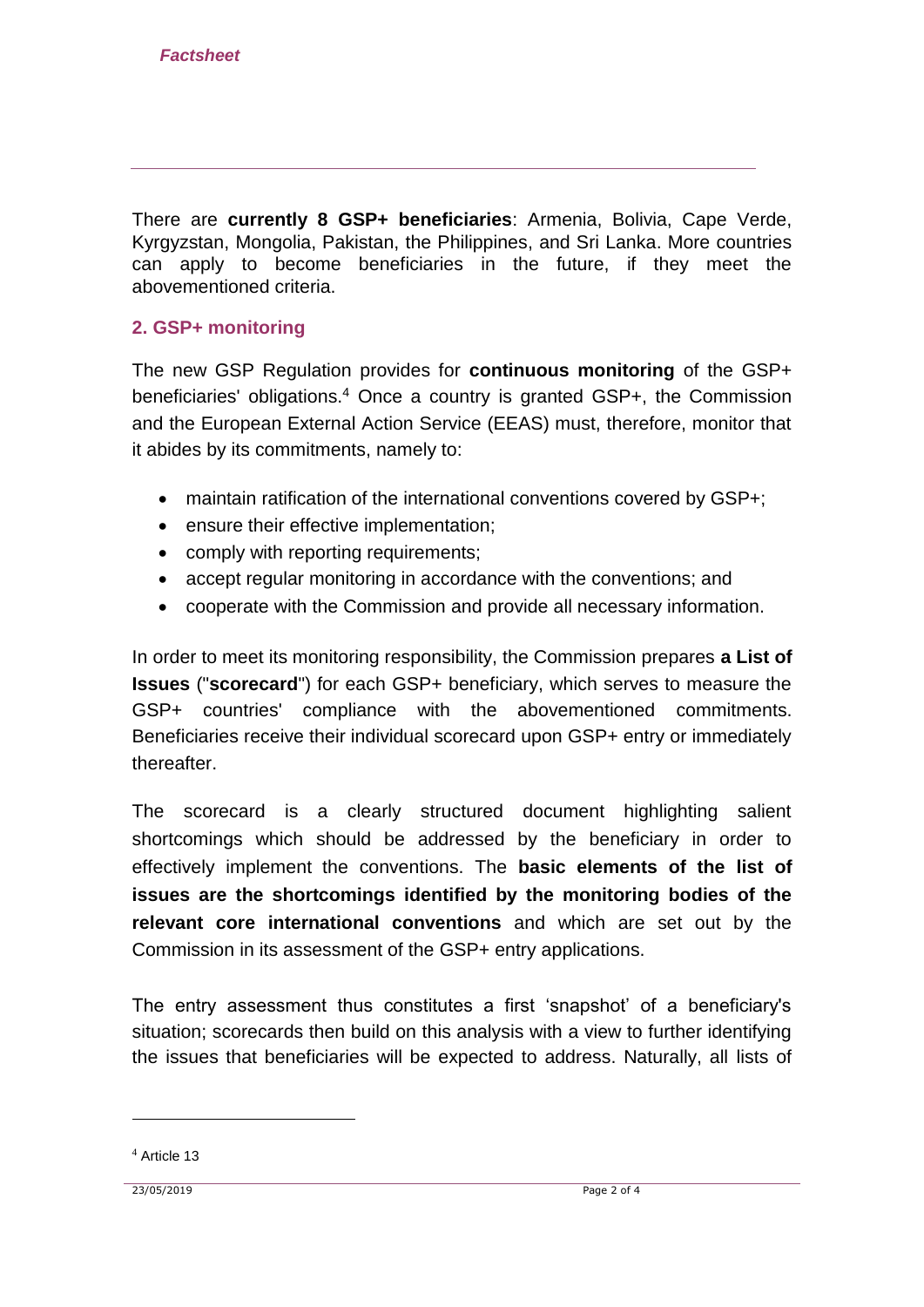issues look different reflecting each beneficiary's performance under the various conventions.

The Commission and EEAS then establish a **dialogue on GSP+ compliance** with the authorities of the beneficiary countries, drawing their attention to the areas identified in the list of issues. In particular, at regular intervals (at least once a year), they engage with the beneficiaries who are expected to demonstrate their serious efforts towards tackling the issues set out in the scorecards. Over time, other information may be added to the list of issues, submitted by stakeholders (civil society, social partners, business), the European Parliament and the Council.

The current GSP+ scheme is in place until the end of 2023. This means that the lists of issues will be measuring the evolution of beneficiaries' performance over a long term and, thus, need to be updated regularly to reflect developments on the ground, for example the issuing of new reports by the monitoring bodies, information submitted by third parties and, of course, the countries' progress in implementation.

## **3. Reporting to the European Parliament and to the Council**

Every two years, the Commission must present to the European Parliament and to the Council a **status report** on the compliance of GSP+ countries with reporting obligations under the conventions and the status of the effective implementation thereof. The first such report, covering the period 2014-15, was issued in January 2016; the second report, covering the period 2016-17, was published in January 2018. Each report contains an Annex with a detailed assessment of each beneficiary's situation under the 27 conventions. The next report, covering the period 2018-19, will be published by January 2020. 5

The GSP+ dialogue and the lists of issues are fundamental for the preparation of the report. The report may, however, also include information submitted by

1

 $5$  For all reports and related annexes, see "links to documents" at the end of this fact sheet.